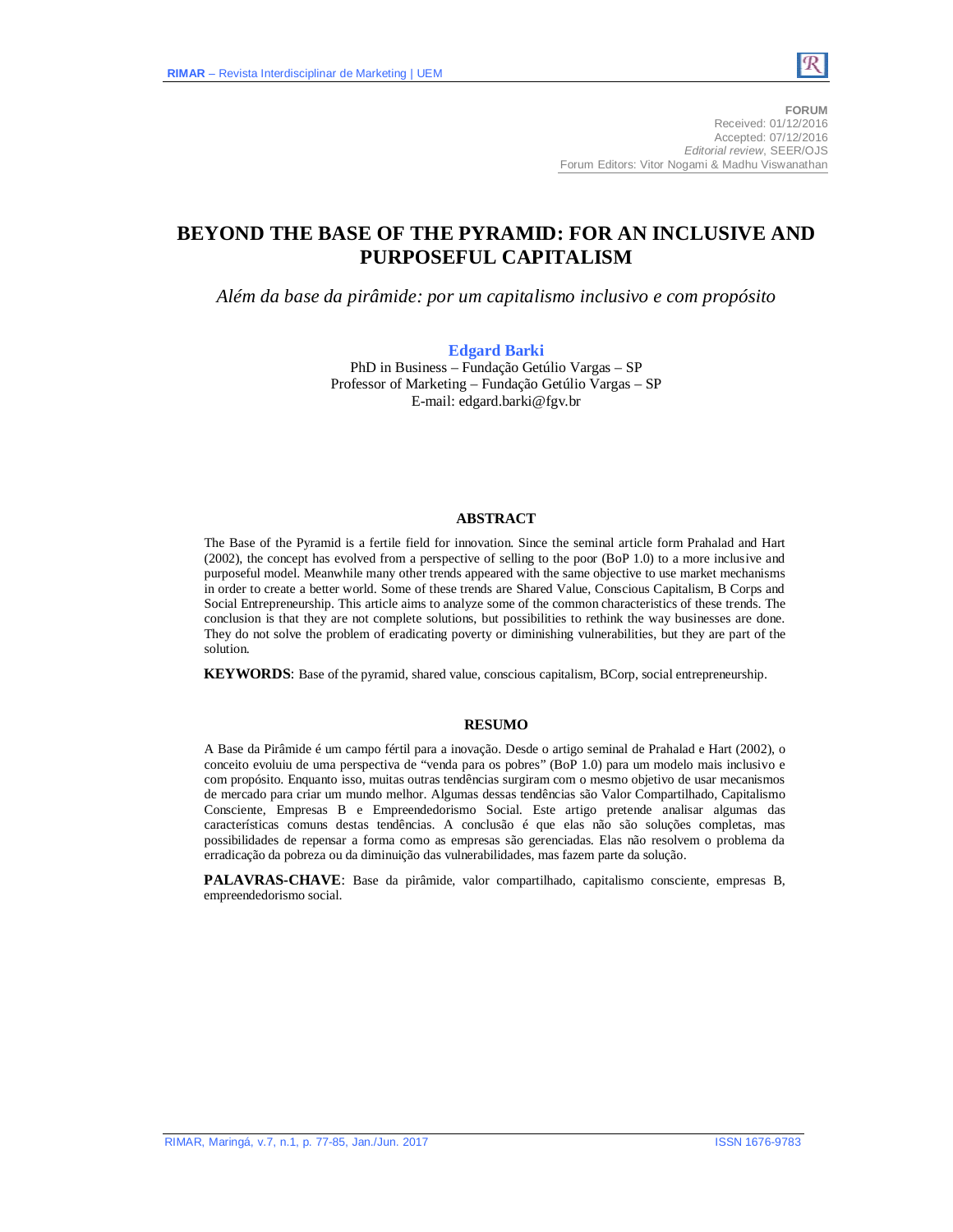### **1 Introduction**

Until 1997, most of the discussion about low income population in the management field was much more oriented to their lack of access to large retail chains and the need to buy in small inefficient and more expensive stores. The main point was to analyze the poverty penalty, *ie*, why do poor people pay more for the same products and the proposal was to create mechanisms to facilitate the operation of larger retailers and/or professionalize the smaller stores in the inner cities.

Since 1998, the subject had broadened in several aspects. Many different authors from distinct countries joined the debate, which turned into a global discussion, with a strategic orientation aiming at creating opportunities to sell profitable goods and services for the poor and simultaneously improve their welfare.

In that year, Prahalad and Hart wrote an article that was still underground called "Raising the Bottom of the Pyramid: Strategies for Sustainable Growth". It was only published in 2002 with the name "The Fortune at the Bottom of the Pyramid", and was considered one of the most influential papers on the subject (London and Hart, 2010). The main objective was to show the enormous potential of the low income population, mainly in the emerging markets. This opportunity, still out of MNCs lens could mean *"lifting billions of people out of poverty and desperation*" (Prahalad and Hart, 2002, p.3).

The BoP paradigm was important to look at this almost 3 billion people that live worldwide with less than US\$ 2 per day in another perspective. Many large corporations, such as Nestlé, Unilever and Tetrapak created distinct business units in order to develop new products and services that could offer access to basic needs to this population improving their wellbeing.

Although there was not a consensus of the meaning and comprehensiveness of the base of the pyramid, different approaches were discussed in order to define strategies and business models to reach this population and several issues appeared regarding the feasibility of accessing this population in a profitable, sustainable and inclusive way. Currently, many organizations from the third and second sector are working to improve the lives of the poor. The first approach to BoP (Prahalad and Hart, 2002), the so-called BoP 1.0, has evolved to a second and third generation, with a more inclusive perspective. Moreover, the challenges and basic needs not fulfilled by the BoP have created the urgency to rethink the way businesses were done. The BoP is, therefore, a fertile field to bring innovation. Reverse innovation, disruptive innovation, social innovation are some of the new trends to try to deal with the difficulties brought by the BoP.

However, one of the most important innovations is the innovation in the business models. Is it possible to rethink the way businesses are done in order to improve the lives of the poor and to have a less unequal society? With this perspective, this article aims to analyze the common arguments of different business approaches to deal with poverty and social inequality in the world.

Many authors from different fields have discussed possibilities to change the world in a more mindfulness manner. BoP 2.0, BoP 3.0, Shared Value, Conscious Capitalism, B Corps, Social Entrepreneurship are some of the concepts and movements that aim to define new ways to create a more inclusive and purposeful capitalism. In the next sessions we will analyze these trends to understand what they have in common.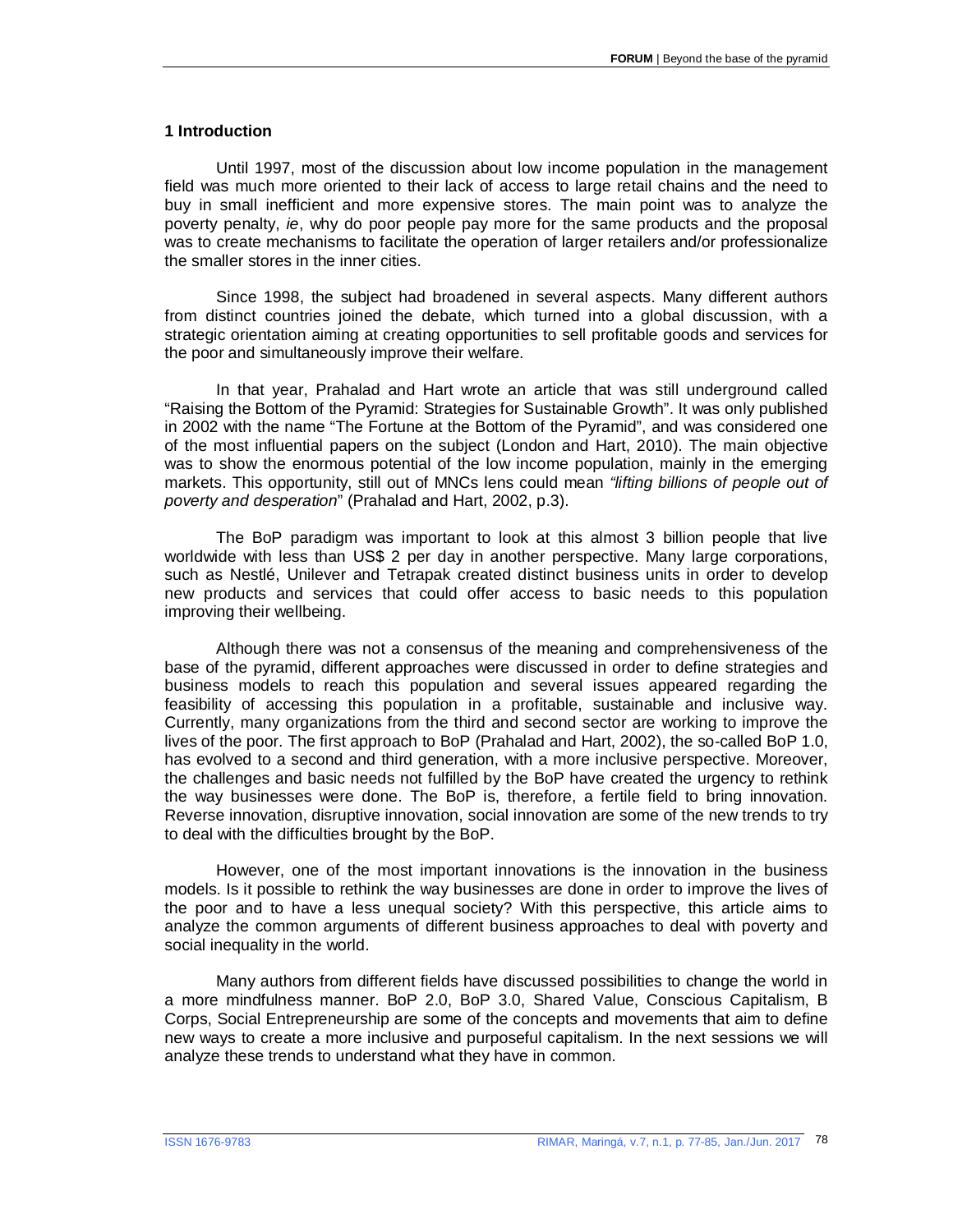# **2 BoP 2.0 / BoP 3.0**

The seminal article from Prahalad and Hart (2002) was very important to shed light to the importance of the Base of the Pyramid and to stress the possibilities that businesses might have to improve the lives of the poor.

After their article, the discussion has evolved to the strategies that best fit emerging markets, the differences between emerging poor markets and developed markets, BoP consumer behavior, sustainability, poverty alleviation, clean technology and new business models. The interest on the subject has risen among scholars and practitioners.

At the same time, many criticisms appeared (Jenkins, 2005; Wilson and Wilson, 2006; Karnani, 2007) praying that the "BoP approach" was much more about selling to the poor and having more profits and less about helping the poor and eradicating poverty. Karnani (2007) the most straightforward critic of Prahalad stated that the BoP was not a market for corporations, instead should be accessed by the government or NGOs and that firms were just able to reach a middle class and were mainly exploring the poor instead of benefiting them.

A second wave appeared (Simanis and Hart, 2009) with a new proposition of engaging the Base of the Pyramid as business partners instead of narrowing them as consumers. The second generation BoP strategy was based on a more embedded approach with the objective to create partnerships with the poor, through direct, personal relationships facilitated by NGOs. The so-called BoP 2.0 aimed to have a more inclusive view, in which the poor had a central role in the definition of the best ways to create value for society.

Although, currently, many organizations are still working in the BoP 1.0 perspective with a distance from the real needs of the community, recently it was theorized the idea of BoP 3.0 (Cañeque and Hart, 2015), in which the BoP market is not seen just as a protected space to work, but as part of the core purpose of the organization, its ambition. This means that BoP from a tangential strategy from a corporation, should be considered in its central core value, in its DNA. In addition, more than just seen as poverty alleviation, BoP might be a fertile field for innovation of the ecosystem and for sustainable development, joining clean technology with BoP needs (Hart, 2005).

This evolution from BoP 1.0 to 2.0 and now to 3.0 shows some important changes. Firstly, from a perspective of mainly seeing the poor as consumers, it advanced to a more engaging attitude, with the BoP as partners. Secondly, from a top down model, it switched to a more inclusive view. Lastly, from a structural innovation, it evolved to a more embedded and open innovation (Simanis and Hart,2009; Cañeque and Hart, 2015).

All these changes bring a more purposeful and inclusive perspective in which the poor receive more attention from the firms. In this way, there is a double win. For the BoP is a manner to diminish their vulnerabilities, and access basic products and services. For the firms, it is a way to profit, innovate and learn new practices of doing businesses.

### **3 Shared Value**

The concept of Shared Value relies on the idea that firms might seek economic and social benefits simultaneously.

> "The concept of shared value can be defined as policies and operating practices that enhance the competitiveness of a company while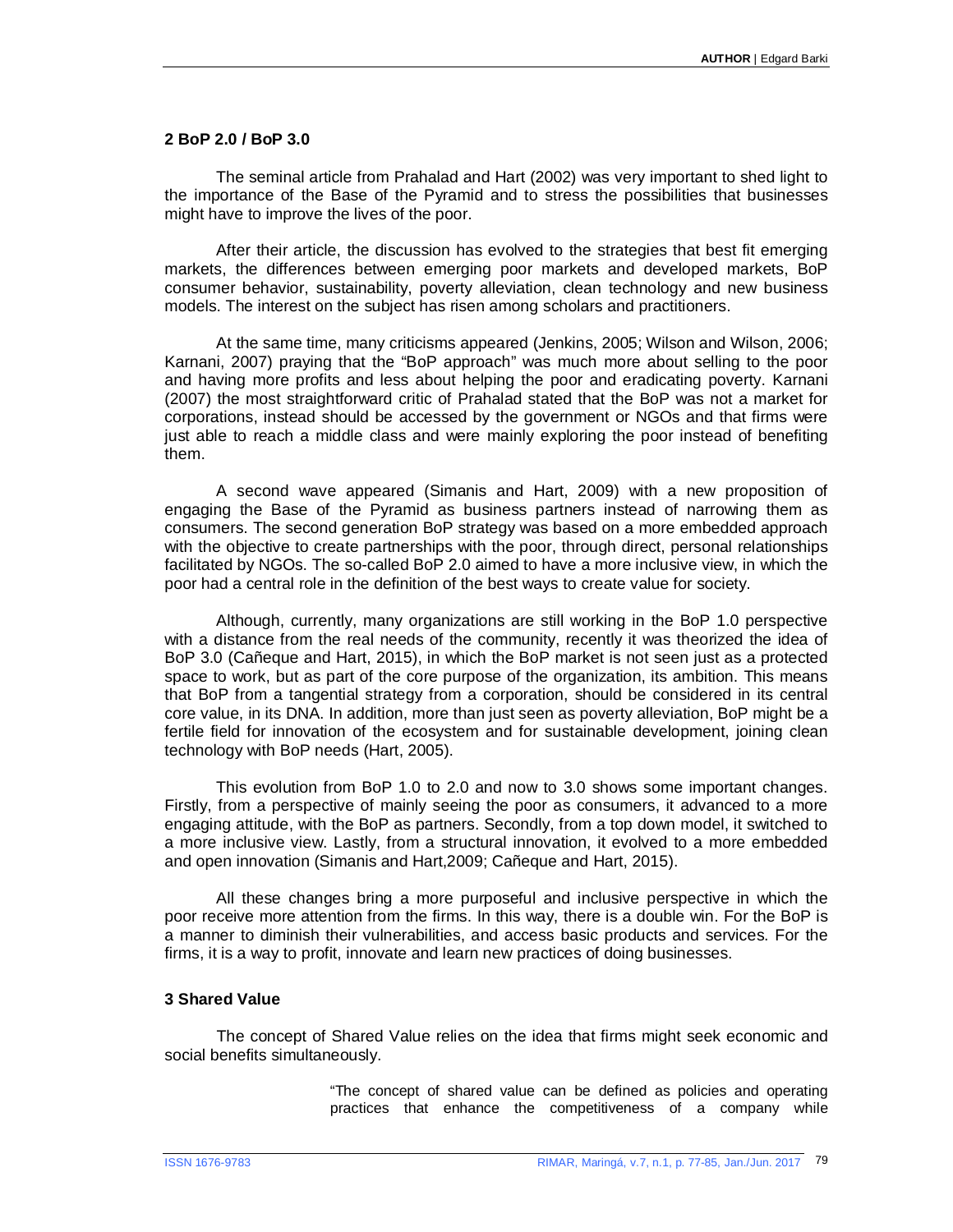simultaneously advancing the economic and social conditions in the communities in which it operates. Shared value creation focuses on identifying and expanding the connections between societal and economic progress" (Porter and Kramer, 2011).

According to Porter and Kramer (2011) there are three ways to create shared value:

- Reconceiving Products and Markets: there are many societal problems, such as health, education, financial inclusion, water that might be solved with new products or business models that deal with those issues and might be beneficial to corporations and society.
- Redefining Productivity in the Value Chain: there is an opportunity to rethink the use of natural resources, the working conditions and the engagement of small suppliers that can diminish costs, increase productivity and at the same time benefit society.
- Enabling Local Cluster Development: Clusters might improve the company productivity while addressing gaps or failures in the framework conditions surrounding the cluster.

Moreover, Pfitzer, Bockstette and Stamp (2013) identified five mutually reinforcing elements that enhance the shared value practice. Those elements are:

- Embedding a Social Purpose: "creating shared value entails embedding a social mission in the corporate culture and channeling resources to the development of innovations that can help solve social problems" (Pfitzer, Bockstette and Stamp, 2013, p. 4).
- Defining the Social Need: firms go deep into the social problems to understand the real needs of the population in order to design scale into the business model.
- Measuring Shared Value: Companies should measure the financial and social impact of their business models. For instance, Coca-Cola Brazil in its well-succeeded program Coletivo Coca-Cola has four metrics of success, two economic (sales and brand love) and two social (employability and self esteem).
- Creating the Optimal innovation Structure: The shared value proposition happens when the firm: has already a clear social purpose, create a semiautonomous unit and/or obtain philanthropic or government support.
- Co-create with external stakeholders: For the success of shared value proposition, it is important to enlist a wide range of stakeholders in order to leverage capabilities and deepen understanding of the social needs.

The concept of shared value has also received many criticisms, such as: it is unoriginal; it ignores the tensions inherent to responsible business activity; it might promote more sophisticated strategies of greenwashing; it has a myopic focus on reconceiving new products and markets; it glosses over the complexities of value chains; that clusters, like value chains and hybrid organizations are not unproblematic purveyors of social good, that it is naïve about business compliance and that it is based on a shallow conception of the corporation's role in society (Crane et al., 2014).

Although all those valid critics, the main argument is that several large companies are pursuing the proposition of shared value delivering products and services that create economic benefit with a higher social value. For instance, in Brazil, Nestlé and Coca-Cola have business units of shared value and are intensively working with this concept.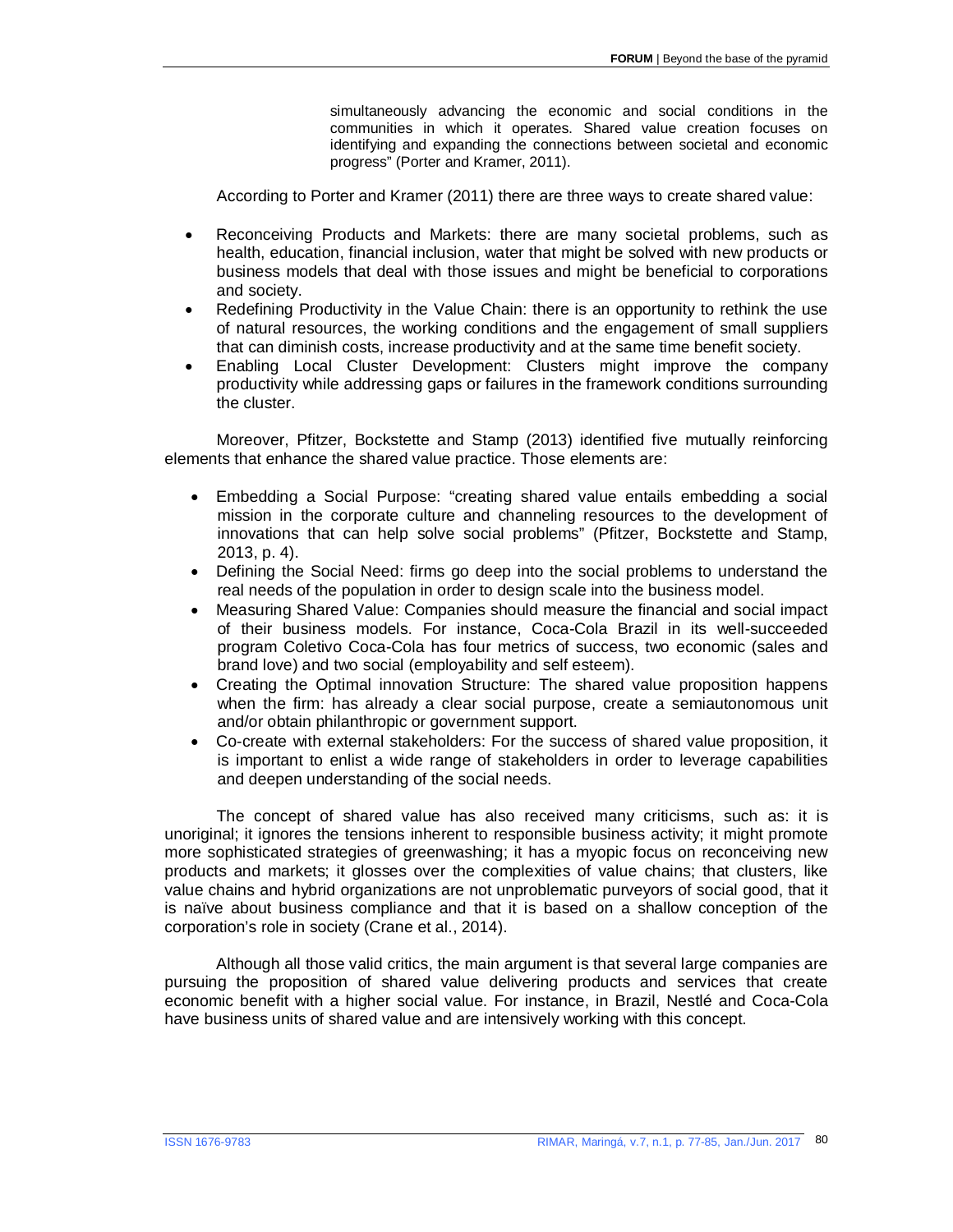# **4 Conscious Capitalism**

More than a business model, conscious capitalism is a philosophy of doing business (Sisodia, 2011). The concept of conscious capitalism seeks to create a series of benefits for all its stakeholders: financial, intellectual, physical, ecological, social, cultural, emotional, ethical and even spiritual. It is a way of thinking about the business with a higher purpose. It has a more inclusive and holistic approach (Sisodia, 2011). Companies within the characteristics of conscious capitalism pursue affection, love, happiness, authenticity, empathy, compassion. They are companies with "body and soul" and that are different from the traditional companies for presenting a more emotional side. This might seem to distract companies from their profitability goal. However, what is perceived is that these companies are able to combine this emotional side with a rational business vision and, as well as being better companies to work and do business, turn out to be more profitable companies (Mackey and Sisodia, 2013; Sisodia, Wolfe and Sheth, 2007).

Conscious capitalism is based on four basic pillars (Mackey andSisodia, 2013):

• Higher Purpose: Conscious businesses have strong values and purposes that go beyond profit.

• Orientation to stakeholders: Conscious companies act by seeking benefits from various stakeholders, including suppliers, consumers, employees, investors, environment and the community.

• Conscious Leadership: Leaders have a holistic view, viewing the company as part of a complex, interdependent and evolving system. Always seek win-win relationships.

• Conscious Culture: They have a strong culture based on Trust, Authenticity, Care, Transparency, Integrity, Learning and Empowerment.

According to Sisodia (2011, p. 99),

"these four elements of Conscious Capitalism are mutually reinforcing, and describe a comprehensive systems perspective on business that is far richer and more complex than traditional machine metaphors […]. Companies that adhere to these principles outperformed the market by a9-to-1 ratio over a ten-year period. Beyond financial wealth, these companies also create many other kinds of societal wealth: far more engaged and fulfilled employees, loyal and trusting customers, innovative and profitable".

There are some critics towards conscious capitalism regarding the feasibility to sustain commitments to virtue over the long run, that is not the only viable business model that drives success, the difficulty (or unfeasibility) to treat all stakeholders equally and fairly and the limited potential of firms to do good (O'Toole and Vogel, 2011).

However, the argument is that Conscious Capitalism might be seen as a philosophy to pursue better results, not only in a financial perspective, but also in a more holistic view. And those companies are seen as good places to work, have good financial results, have a better relationship with stakeholders and better impact on society/environment.

# **5 B Corporations**

B Corps are for-profit companies, purpose driven and designed to create benefits for all stakeholders and not only the shareholders (Kim et al., 2016; Pippin and Weber, 2016). They are certified by the nonprofit B Lab to meet standards of social and environmental performance, accountability, and transparency. The first B Corps were certified in June 2007 and as of November 2016 there were almost 2,000 certified B Corporation in 50 countries.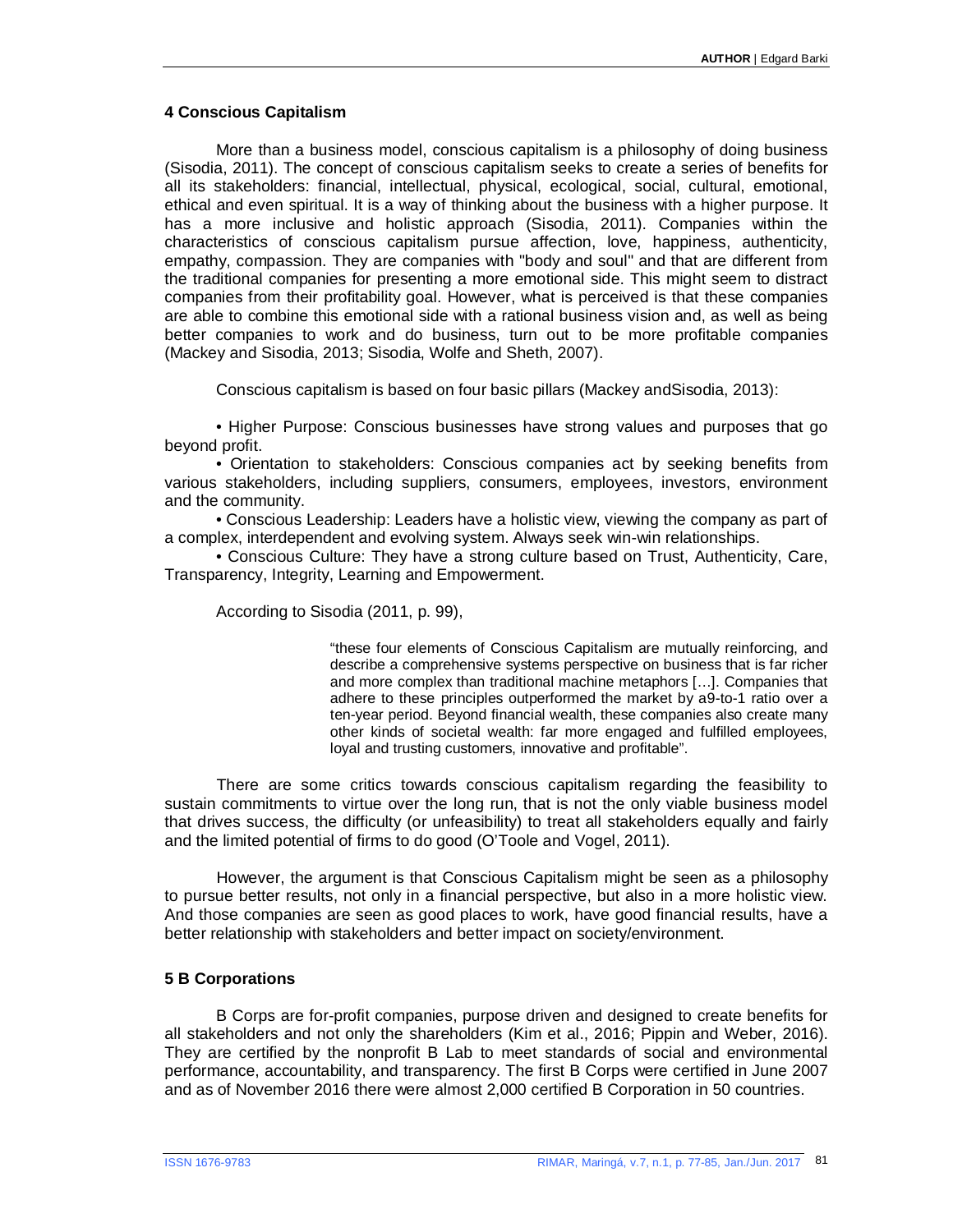The B Corporations are certified based on five main metrics: environment, workers, customers, community and governance. Two reasons to become a B Corp are: (1) the interest of some corporations to identify themselves as truly engaged in social and environmental issues, differentiating them from the hype of greenwash or social responsibility revolution, and (2) the belief that the current business models are a central part of the current world crisis and that new ways of conducting businesses are important to create a new economy with new rules, redefining the way people perceive success in the business world (Kim et al., 2016).

These two arguments emphasize the perception that the corporations might be managed in a different way, and the capitalism might be reconceived to create a more sustainable world with less social problems.

In this regard and according to Honeyman (2014),

"a more valuable measurement of success, and perhaps the true legacy of the B Corp movement, would be a dramatic increase in the number of businesses that measure what matters—social and environmental performance, in addition to financial performance—by using credible, wholebusiness benchmarking tools such as the B Impact Assessment. When businesses measure the effects of their operations on all of their stakeholders, compare themselves with their industry peers, and start to compete to be the best for the world rather than just the best in the world, we will be making progress toward a shared and durable prosperity for all".

### **6 Social Entrepreneurship / Social Business**

There are many different concepts of Social Entrepreneurship / Social Business (SE/SB) (Comini et al., 2012). The main idea behind those concepts is the fact that SE/SB are organizations that aim as their main goal a social/environmental benefit and are financially sustainable (Barki et al., 2015). There are some different views regarding the distribution of dividends. Some authors are in favor of the distribution in order to attract more capital (Chu, 2007), while others state that the distribution of dividends might take the organization out of the track of the social objective, prioritizing the financial outcomes (Yunus, 2010).

Although the concept of Social Entrepreneurship is not new (Dees, 2001),it has gain force recently due to its appeal of how to use market mechanisms - and the strength of corporations - to do good to the society.

Currently, there is a momentum in the field of SE/SB. A GIIN (2016) research with 157 impact investors shown that they have committed a total of USD 15.2 billion to 7,551 impact investing deals in 2015. Moreover, many new organizations such as accelerators, incubators and intermediate organizations appear in order to foster this ecosystem, that is still in its infancy, but that is growing fast.

Moreover, it is a concept that engage some local companies and startups that proliferate around the world looking for innovative ways to tackle social problems as well as large companies that partner with social enterprises in order to create new products and services as the cases of Danone and Veolia that both partnered with Grameen Bank in Bangladesh.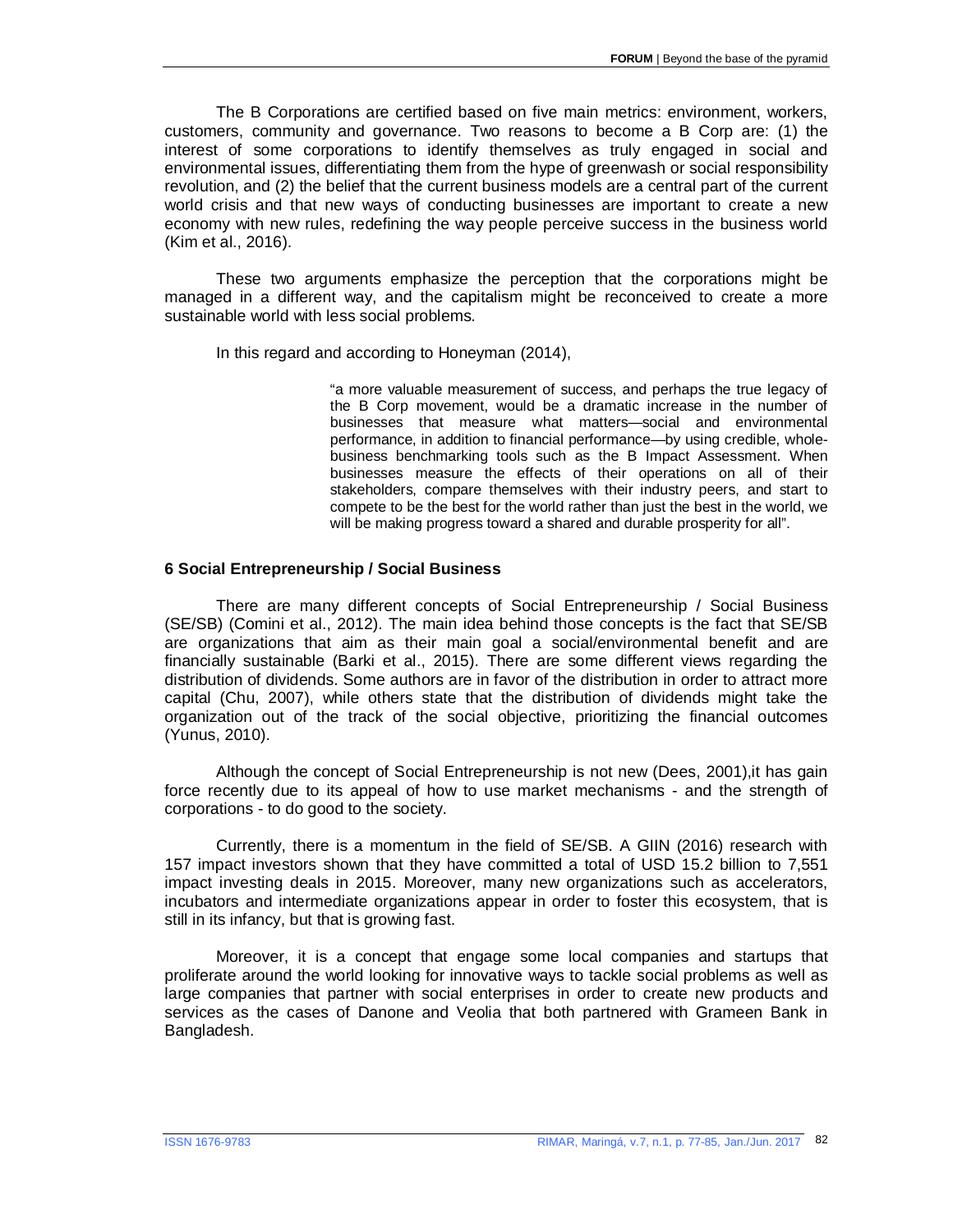# **7 Putting all Together**

The concepts and movements presented before have some differences. For instance, while the conscious capitalism is considered more as a philosophy, the B Corporations have a certification and Shared Value is a concept of business model with defined strategies. Moreover, some are more focused on large corporations (Shared Value) while others might integrate local and global (BoP 2.0/BoP 3.0, SE/SB). Lastly, they are not all focused on BoP. For example, Whole Foods is one of the main corporations cited in the conscious capitalism movement. Although the company does not target BoP as their customers, it works to have a more inclusive and sustainable supply chain.

Nevertheless, the main argument here is to understand the similarities of those movements/concepts. Table 1 presents their main proposition and main elements.

|                     | BoP 2.0/3.0                                                                                                                          | <b>Shared Value</b>                                                                                                                                                                                        | Conscious                                                                                                          | B                                                                                            | <b>SE/SB</b>                                                                                              |
|---------------------|--------------------------------------------------------------------------------------------------------------------------------------|------------------------------------------------------------------------------------------------------------------------------------------------------------------------------------------------------------|--------------------------------------------------------------------------------------------------------------------|----------------------------------------------------------------------------------------------|-----------------------------------------------------------------------------------------------------------|
|                     |                                                                                                                                      |                                                                                                                                                                                                            | Capitalism                                                                                                         | <b>Corporations</b>                                                                          |                                                                                                           |
| Main<br>Proposition | "Creating a<br>fortune with<br>the poor"<br>(London and<br>Hart, 2010)                                                               | "Expanding the<br>connections<br>between<br>societal and<br>economic<br>progress"<br>(Porter and<br>Kramer, 2011)                                                                                          | "Creating a<br>series of<br>benefits for all<br>its stakeholders"<br>(Sisodia, 2011)                               | Purpose<br>driven<br>companies<br>designed to<br>create benefits<br>for all<br>stakeholders. | Organizations<br>that aim a<br>social<br>/environmental<br>benefit and are<br>financially<br>sustainable. |
| Main<br>Elements    | - Core Purpose<br>ambition<br>- Embedded<br>and open<br>innovation<br>- Cross Sector<br>Partnerships<br>- Sustainable<br>development | - Embedding a<br>Social<br>Purpose<br>- Defining the<br>Social Need<br>- Measuring<br>Shared Value<br>- Creating the<br>Optimal<br>innovation<br>Structure<br>- Co-create with<br>external<br>stakeholders | - Higher Purpose<br>- Conscious<br>Leadership<br>- Conscious<br>Culture<br>- Orientation to<br><b>Stakeholders</b> | - Environment<br>- Workers<br>- Customers<br>- Community<br>- Governance                     | - Social<br>Purpose<br>- Financial<br>Sustainability<br>- Orientation to<br>Stakeholders<br>- Innovation  |

**Table 1** - Some characteristics of different concepts/movements

One of the most striking points is the fact that all of these concepts/movements have in their core a higher purpose mindset. It is not enough to make money. What interest here is the process and the way the organizations are built. Their objective is to do good to society, diminishing vulnerabilities and inequalities.

A second common characteristic is the concern with all stakeholders, not only the shareholders. Clients, workers, suppliers, society, environment. All these trends seek models that might work in a more holistic view and are interested in the consequences of the organizations to everyone. It is a concern with a more sustainable development.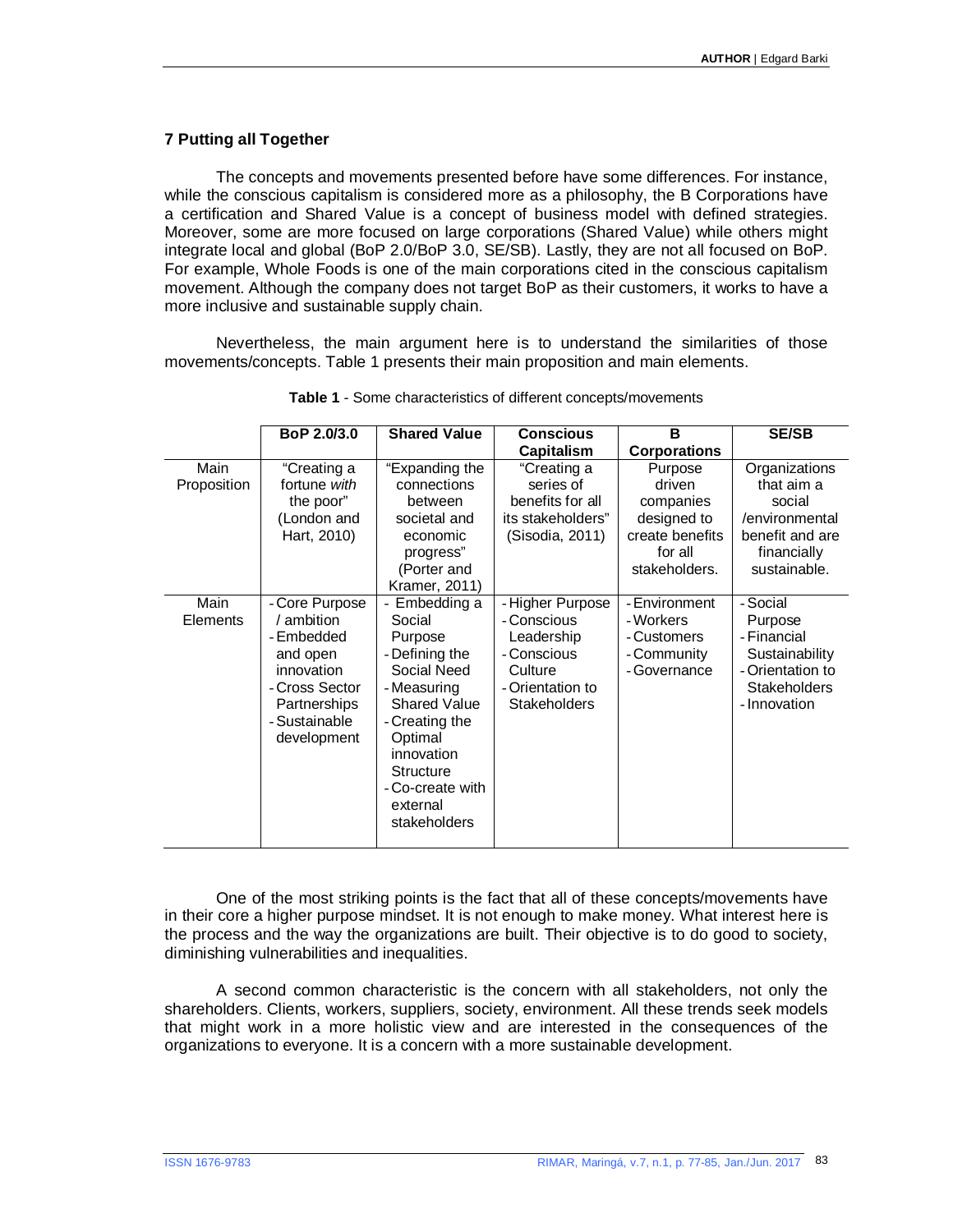A third essential part of these trends is that they are all based on a distinct governance, that is more conscious (Conscious Capitalism), balanced (B Corp) and humanistic and in which the social aspect is in the core of the organizational culture.

A fourth element is the need to measure other things than just financial returns. This is stronger in the case of B Corps that are indeed measured and certified, but is true to all these trends that look for different metrics that evaluate also the social and environment impact of their operations.

A fifth characteristic is the inherent innovation aspect on many of these trends. The BoP 2.0/3.0 states clearly the importance of the embedded and open innovation to create new business models. The Shared Value Proposition affirms that corporations should create an optimal innovation structure. Innovation is also present in the SE/SB concept that is based on new products and services that solve social problems in a low cost effective manner.

Overall, these trends consider that more humanistic and purposeful organizations might be part of a more inclusive society. They bring an innovative way of creating products and services that diminish inequalities, have a higher purpose, with different governance, with a positive impact to all their stakeholders and that evaluate those impacts.

### **8 Final Considerations**

Poverty is a multidimensional problem. To eradicate poverty, it requires many different structural, political and societal changes. Some authors believe that companies might be part of this solution and that we might create a more mindfulness and inclusive capitalism.

This article presented some concepts and movements that, although different in many aspects, have some complimentary and similar approaches. BoP 2.0/3.0, shared value, conscious capitalism, BCorp and Social Entrepreneurship: all of them have in common the idea of having a higher purpose and a more holistic view, addressing not only the shareholders, but having a broader understanding of the impacts of the corporations in all the stakeholders.

All these concepts and movements show a trend of looking for more consciousness and purpose. They present a new perspective of doing business with a more idealistic and humanistic approach. At the same time, all of them suffer of criticisms, mainly because they are seen as naïve, that corporations are meant to offer dividends to stakeholders and that not all the companies fit those movements.

The fact is that they represent different paths for a more inclusive and purposeful capitalism. They are not complete solutions, but possibilities to rethink the way businesses are done. They do not solve the problem of eradicating poverty or diminishing vulnerabilities, but they are part of the solution, instead of enhancing those problems.

# **References**

- Barki, E., Comini, G., Cunliffe, A., Hart, S., & Rai, S. (2015). Social entrepreneurship and social business: retrospective and prospective research. *Revista de Administração de Empresas*, *55*(4), 380-384.
- Cañeque, F. C, & Hart, S. (2015). *Base of the pyramid 3.0: sustainable development through innovation and entrepreneurship*. Sheffield: Greenleaf Publiching.

Chu, M. (2007). Commercial returns at the base of the pyramid. *Innovations*, *2*(1-2), 115-146.